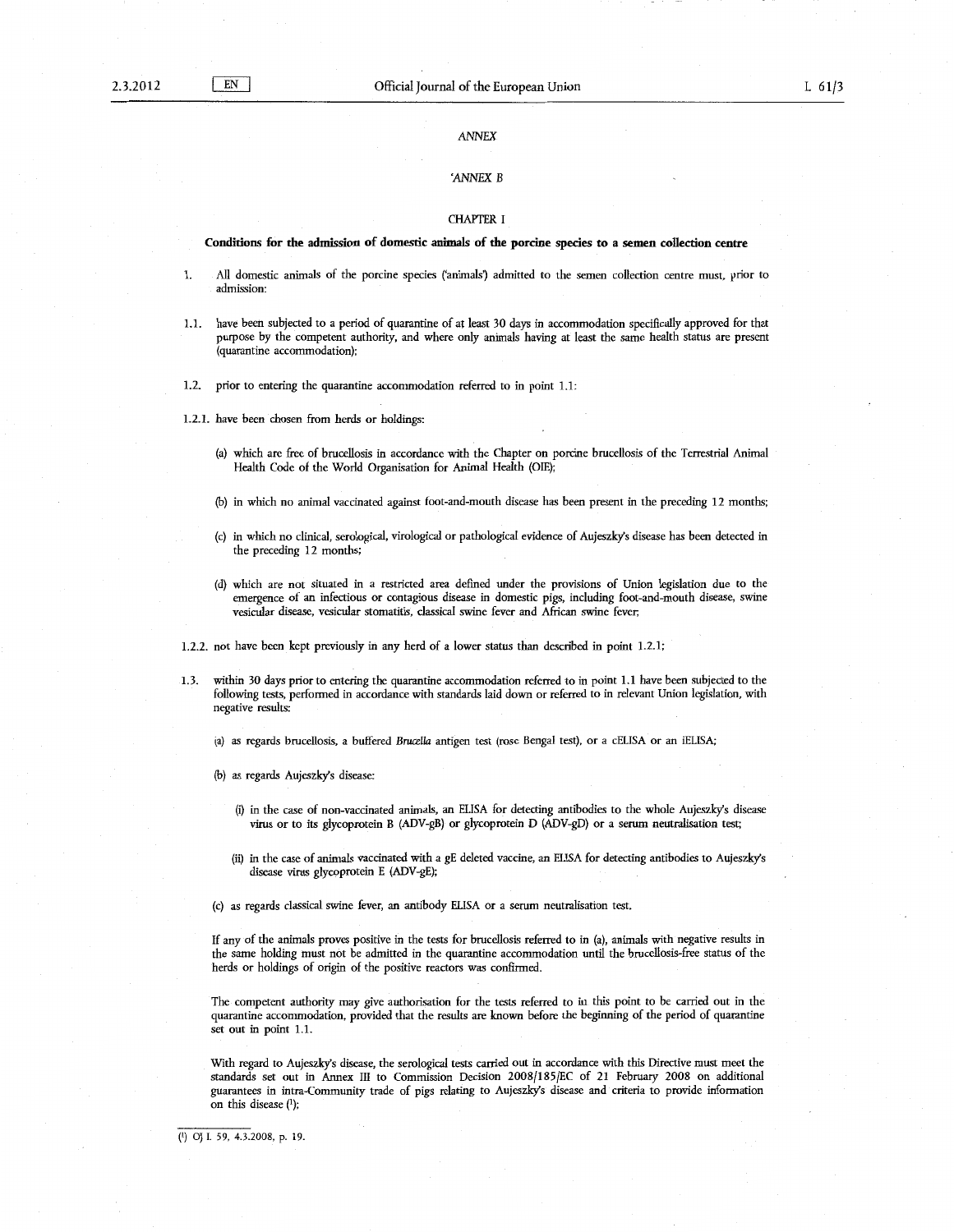1.4. have been subjected to the following tests carried out on samples collected during the last 15 days of the period of quarantine set out in point 1.1:

(a) as regards brucellosis, a buffered Brucella antigen test (rose Bengal test), or a cELISA or an iELISA;

(b) as regards Aujeszky's disease:

- (i) in the case of non-vaccinated animals, an ELISA for detecting antibodies to whole Aujeszky's disease virus or its glycoprotein B (ADV-gB) or glycoprotein D (ADV-gD) or a serum neutralisation test;
- (ii) in the case of animals vaccinated with a gE deleted vaccine, an ELISA for detecting antibodies to Aujeszky's disease virus glycoprotein E (ADV-gE).

If any of the animals proves positive in the tests for brucellosis referred to in (a) and the suspicion of brucellosis has not been ruled out in accordance with point 1.5.2, those animals must be removed immediately from the quarantine accommodation.

If any of the animals proves positive in the tests for Aujeszky's disease referred to in (b), those animals must be removed immediately from the quarantine accommodation.

In case where a group of animals is quarantined, the competent authority must take all necessaty measures to ensure that the remaining animals which responded negatively to the tests referred to in (a) and (b) have a satisfactory health status before being admitted to the semen collection centre in accordance with this Annex;

- 1.5. measures taken in case of a suspicion of brucellosis:
- 1.5.1. the following protocol must be implemented with regard to animals which tested positive to brucellosis in the test referred to in point 1.4(a):
	- (a) the positive sera are subjected to at least one of the alternative tests set out in point 1.4(a) which has not been carried out on the samples referred to in point 1.4;
	- (b) an epidemiological enquiry is carried out on the holding(s) of origin of the reacting animals;
	- (c) on the animals which have tested positive in the tests referred to in point 1.4(a) and point 1.5.1(a), at least one of the following tests is carried out on samples collected at least 7 days following the date of the collection of the samples referred to in point 1.4:
		- (i) buffered *Brucella* antigen test (rose Bengal test);
		- (ii) serum agglutination test;
		- (iii) complement fixation test;
		- (iv) cELISA;
		- (v) iEL!SA;
- 1.5.2. the suspicion of brucellosis will be ruled out provided:
	- (a) either the repeat testing referred to in point 1.5.1 (a) produced a negative result, the epidemiological enquity on the holding(s) of origin did not reveal the presence of porcine brucellosis and the test referred to in point 1.5.1(c) was carried out with negative result; or
	- (b) the epidemiological enquity on the holding(s) of origin did not reveal the presence of porcine brucellosis and all of the animals which produced a positive result in the testing referred to in point 1.5.1(a) or (c) have been subjected with negative results in each case to a post-mortem examination and an agent identification test for porcine brucellosis;
- 1.5.3. after the suspicion of brucellosis is ruled out, all of the animals from the quarantine accommodation referred to in the second paragraph of point 1.4 may be admitted into the semen collection centre.
- 2. All tests must be carried out in an approved laboratory.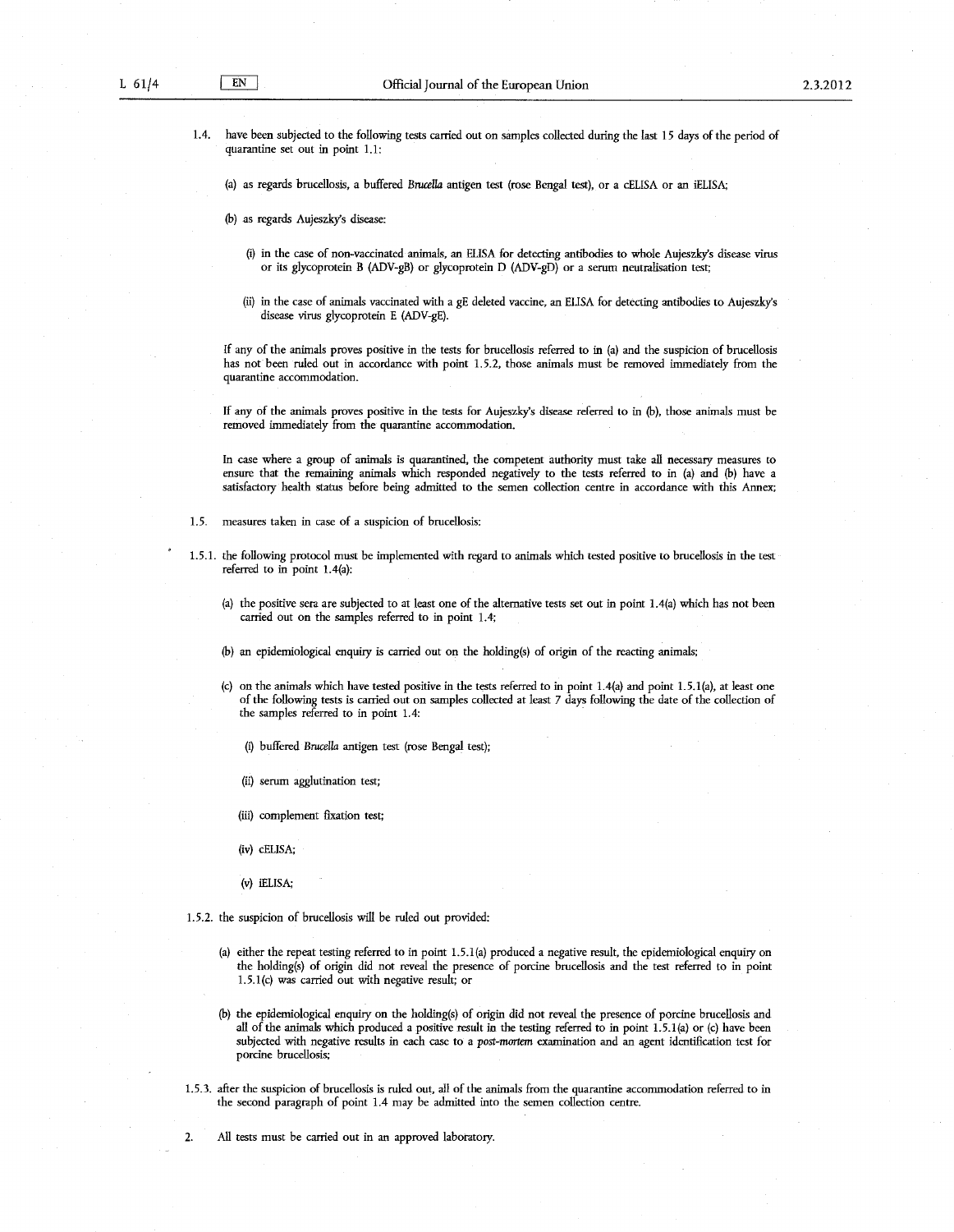3. Animals may only be admitted to the semen collection centre with the express permission of the centre veterinarian. All animal movements, entering and exiting the semen collection centre, must be recorded.

4. No animal admitted to the semen collection centre may show any clinical sign of disease on the date of admission.

- *5.* All animals must, without prejudice to point 6, have come direcdy from the quarantine accommodation which, on the date of consignment, fulfils the following conditions:
	- (a) it is not situated in a restricted area defined under the provisions of Union legislation due to the emergence of an infectious or contagious diseases in domestic pigs, including foot-and-mouth disease, swine vesicular disease, vesicular stomatitis, classical swine fever and African swine fever;
	- (b) no clinical, serological, virological or pathological evidence of Aujeszky's disease has been recorded for the past 30 days prior to the date of consignment.
- 6. Animals may be transferred direcdy from one semen collection centre to another of equal health status without quarantine or testing, provided that the conditions set out in point *5* are satisfied and the compulsory routine tests referred to in Chapter II have been carried out during the 12 months prior to the date of transfer.

Such animals must not come into direct or indirect contact with cloven-hoofed animals of a lower health status and the means of transport used must have been cleansed and disinfected before use.

- 7. For the purpose of point 6 and in case of trade between Member States, animals must be accompanied by an animal health certificate for animals of the porcine species for breeding in conformity with the Model 2 in Annex F to Directive 64/432/EEC, with one of the following additional guarantees, corresponding to their status, being certified by adding the following to Section C of that certificate:
	- '7. The animals come directly from

 $^{(1)}$ either [a semen collection centre complying with Directive 90/429/EEC.]

- $(1)$ <sub>or</sub> [a quarantine accommodation and comply with the conditions for the admission to semen collection centres provided for in Chapter I of Annex B to Directive 90/429/EEC.]
- $(1)$ or [a holding where they had undergone the pre-quarantine admission protocol and comply with the conditions for admission to the quarantine provided for in points 1.2 and 1.3 and point 2 of Chapter I of Annex B to Directive 90/429/EEC.]'

## CHAPTER II

### Compulsory routine tests for animals kept at a semen collection centre

1. Compulsory routine testing must be carried out as follows:

1.1. all animals kept at a semen collection centre must be subjected to the following tests with negative results:

(a) as regards brucellosis, a buffered *Brucella* antigen test (rose Bengal test), or a cELISA or an iELISA;

- (b) as regards Aujeszky's disease:
	- (i) in the case of non-vaccinated animals, an ELISA detecting antibodies to the whole Aujeszky's disease virus or to its glycoprotein B (ADV-gB) or glycoprotein D (ADV-gD) or a serum neutralisation test;
	- (ii) in the case of animals vaccinated with a gE deleted vaccine, an ELISA detecting antibodies to Aujeszky's disease virus glycoprotein E (ADV-gE);
- (c) as regards classical swine fever, an antibody ELISA or a serum neutralisation test;
- 1.2. the tests set out in point Ll must be carried out on samples taken:
	- (a) from all animals immediately prior to leaving the semen collection centre, or upon arrival at the slaughterhouse, and in no case later than 12 months after the date of admission to the semen collection centre: or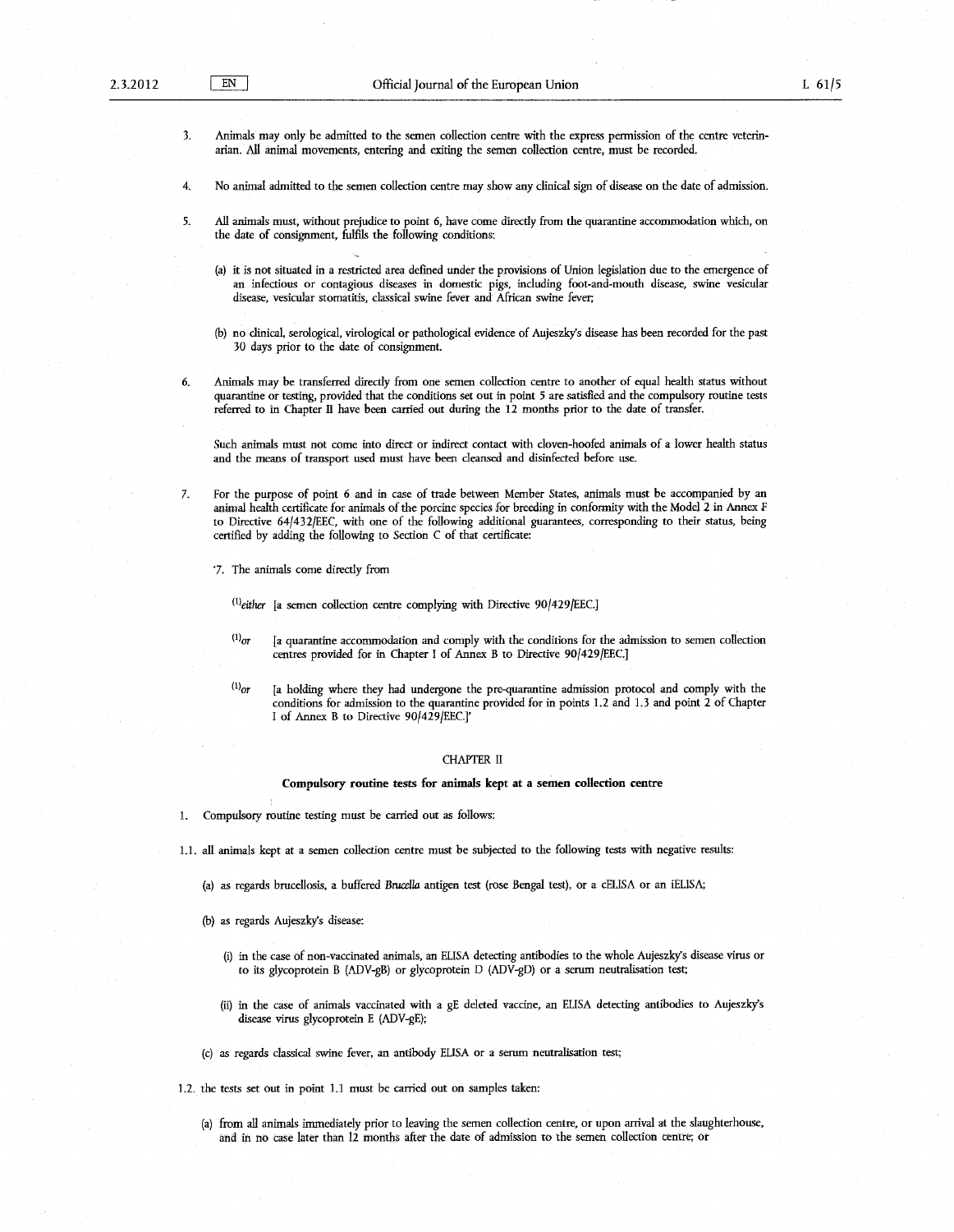- (b) from at least 25% of the animals in the semen collection centre every 3 months and the centre veterinarian must ensure that the sampled animals are representative of the total population of that centre, in particular with respect to age groups and housing;
- 1.3. where the testing is carried out in accordance with L2(b), the centre veterinarian must ensure that all animals are tested in accordance with point 1.1 at least once during their stay at the semen collection centre and at least every 12 months from the date of admission, if their stay exceeds 12 months.
- 2. All tests must be carried out in an approved laboratory.
- 3. If any of the tests set out in point 1.1 proves positive, the animals must be isolated and the semen collected from them since the last negative test may not be the subject of intra-Union trade.

Semen collected from each animal at the semen collection centre since the date of that animal's last negative test must be held in separate storage and may not be the subject of intra-Union trade until the health status of that centre has been re-established under responsibility of the competent authority of the Member State.

## ANNEX C

**Conditions for semen collected at a semen collection centre and intended for intra-Union trade** 

L Semen must be obtained from animals which:

(a) show no clinical signs of disease on the date the semen is collected;

- (b) have not been vaccinated against foot-and-mouth disease;
- (c) satisfy the requirements of Chapter I of Annex B;
- (d) are not allowed to serve naturally;
- (e) are kept in semen collection centres which must not be situated in a restricted area defined under the provisions of Union legislation due to the emergence of an infectious or contagious disease in domestic pigs, including foot-and-mouth disease, swine vesicular disease, vesicular stomatitis, classical swine fever and African swine fever:
- (f) are kept in semen collection centres in which no clinical, serological, virological or pathological evidence of Aujeszky's disease has been detected in the 30-day period immediately prior to the date of collection.
- 2. An effective combination of antibiotics, in particular against leptospires, must be added to the semen after fmal dilution or to the diluent.

In the case of frozen semen, antibiotics must be added before the semen is frozen.

2.1. The combination of antibiotics referred to in point 2 must produce an effect at least equivalent to the following concentration in the final diluted semen:

(a) not less than 500 pg streptomycin per rnl final dilution;

(b) not less than 500 IU penicillin per rnl final dilution;

- (c) not less than 150 *pg* lincomycin per rnl final dilution;
- (d) not less than 300 *pg* spectinomycin per rnl final dilution.
- 2.2. Immediately after the addition of the antibiotics, the diluted semen must be kept at a temperature of at least  $15^{\circ}$ C for a period of not less than 45 minutes.